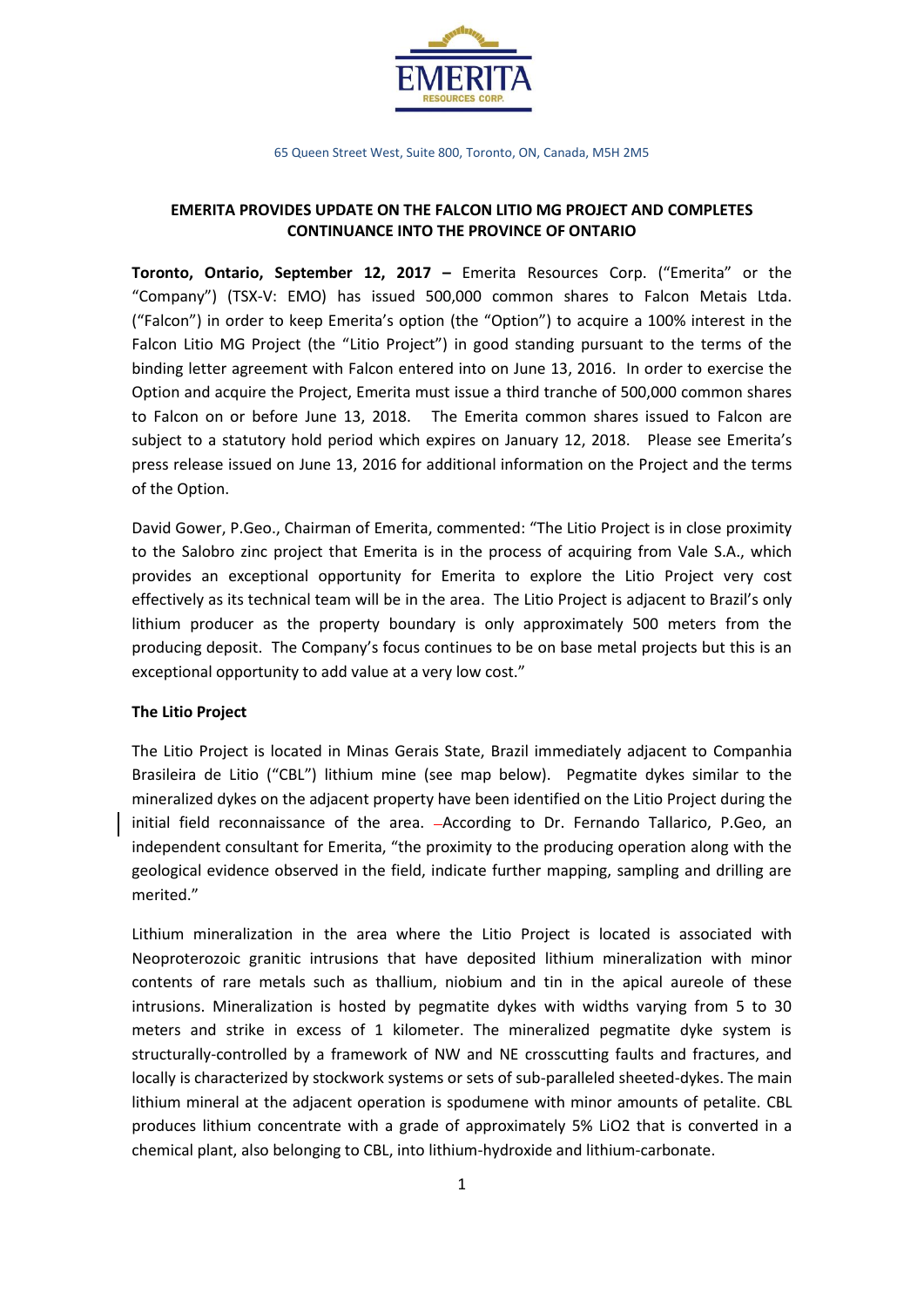

65 Queen Street West, Suite 800, Toronto, ON, Canada, M5H 2M5



*Location of the Project permit relative to the producing CBL lithium mine.*

## **Corporate Update**

Emerita also announces that it has continued from the Province of British Columbia to the Province of Ontario (the "Continuance") pursuant to a special resolution passed by Emerita shareholders at the annual and special meeting of Emerita shareholders held on May 31, 2017. Further details regarding the Continuance are set out in Emerita's management information circular dated May 2, 2017 filed under Emerita's SEDAR profile at [www.sedar.com.](http://www.sedar.com/)

### **Qualified Person**

Dr. Fernando Tallarico, P.Geo., is a "qualified person" as such term is defined in NI 43-101 and has reviewed and approved the scientific and technical information included in this press release and has approved its dissemination. Dr. Tallarico is considered independent of Emerita.

### **About Emerita Resources Corp.**

Emerita is a natural resource company engaged in the acquisition, exploration and development of mineral properties in Europe, with a primary focus on exploring in Spain and Brazil. The Company's corporate office and technical team are based in Sevilla, Spain with an administrative office in Toronto, Canada.